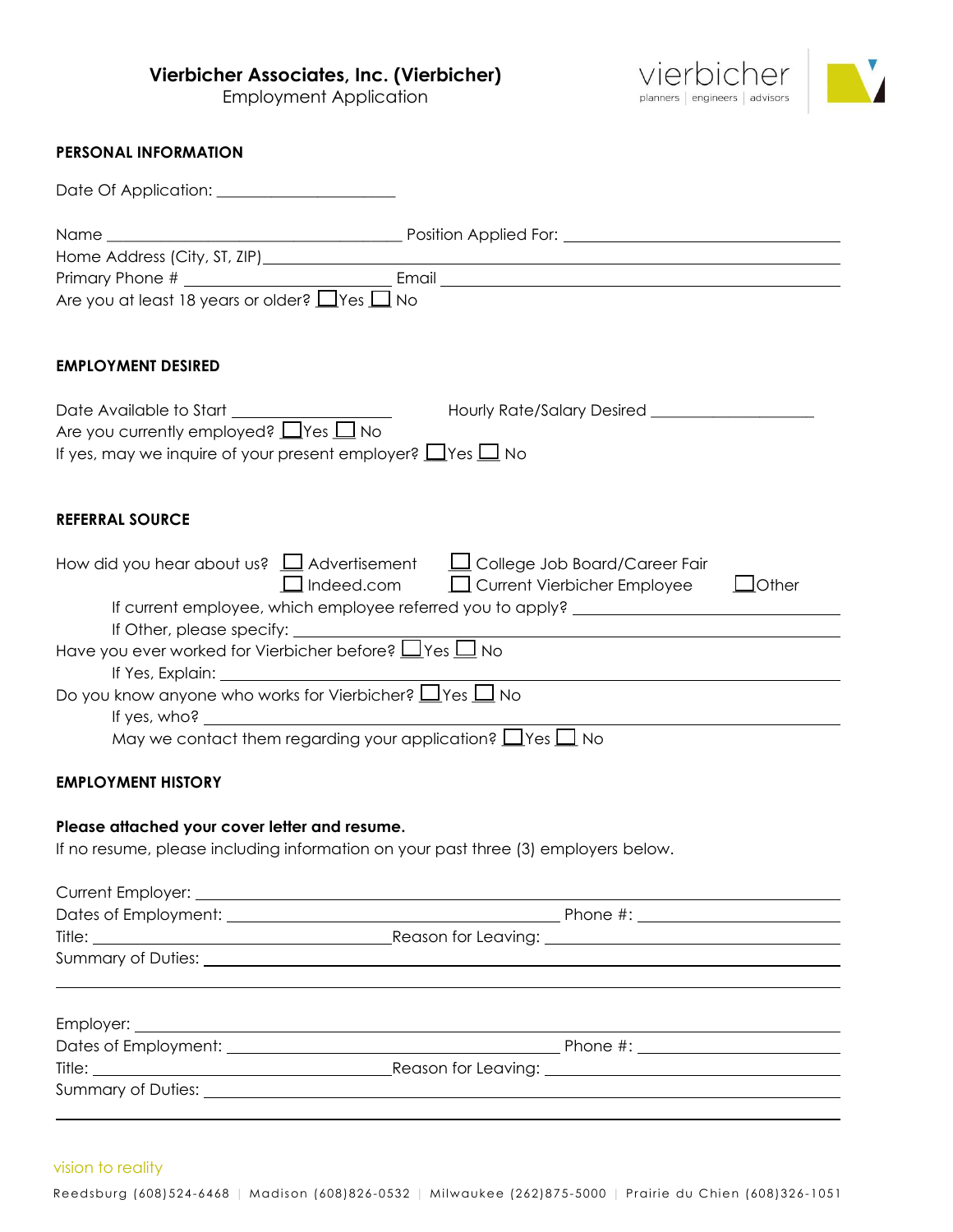

| Dates of Employment: | Phone $\#$ :        |
|----------------------|---------------------|
| Title:               | Reason for Leaving: |
| Summary of Duties:   |                     |
|                      |                     |

# **EDUCATION, LICENSES AND CERTIFICATIONS**

Please include any education, course information, licenses, or certifications relevant to the position you are applying for below.

|                   | <b>Name</b> | <b>Date</b><br><b>Obtained</b> | License #<br>(if applicable) | State of<br>Issuance |
|-------------------|-------------|--------------------------------|------------------------------|----------------------|
| Education:        |             |                                |                              |                      |
| Certification(s): |             |                                |                              |                      |
| $License(s)$ :    |             |                                |                              |                      |
| Other:            |             |                                |                              |                      |
| Other:            |             |                                |                              |                      |
| Other:            |             |                                |                              |                      |

### **Please read carefully before signing.**

I understand that neither the completion of this application nor any other part of my consideration for employment establishes any obligation for Vierbicher to hire me. If I am hired, I understand that either Vierbicher or I can terminate my employment at any time and for any reason, with or without cause and without prior notice. I understand that no representative of Vierbicher has the authority to make any assurance to the contrary.

I attest with my signature below that I have given to Vierbicher true and complete information on this application. No requested information has been concealed. I authorize Vierbicher to contact references provided for employment reference checks. If any information I have provided is untrue, or if I have concealed material information, I understand that this will constitute cause for the denial of employment or immediate dismissal.

Date Signature